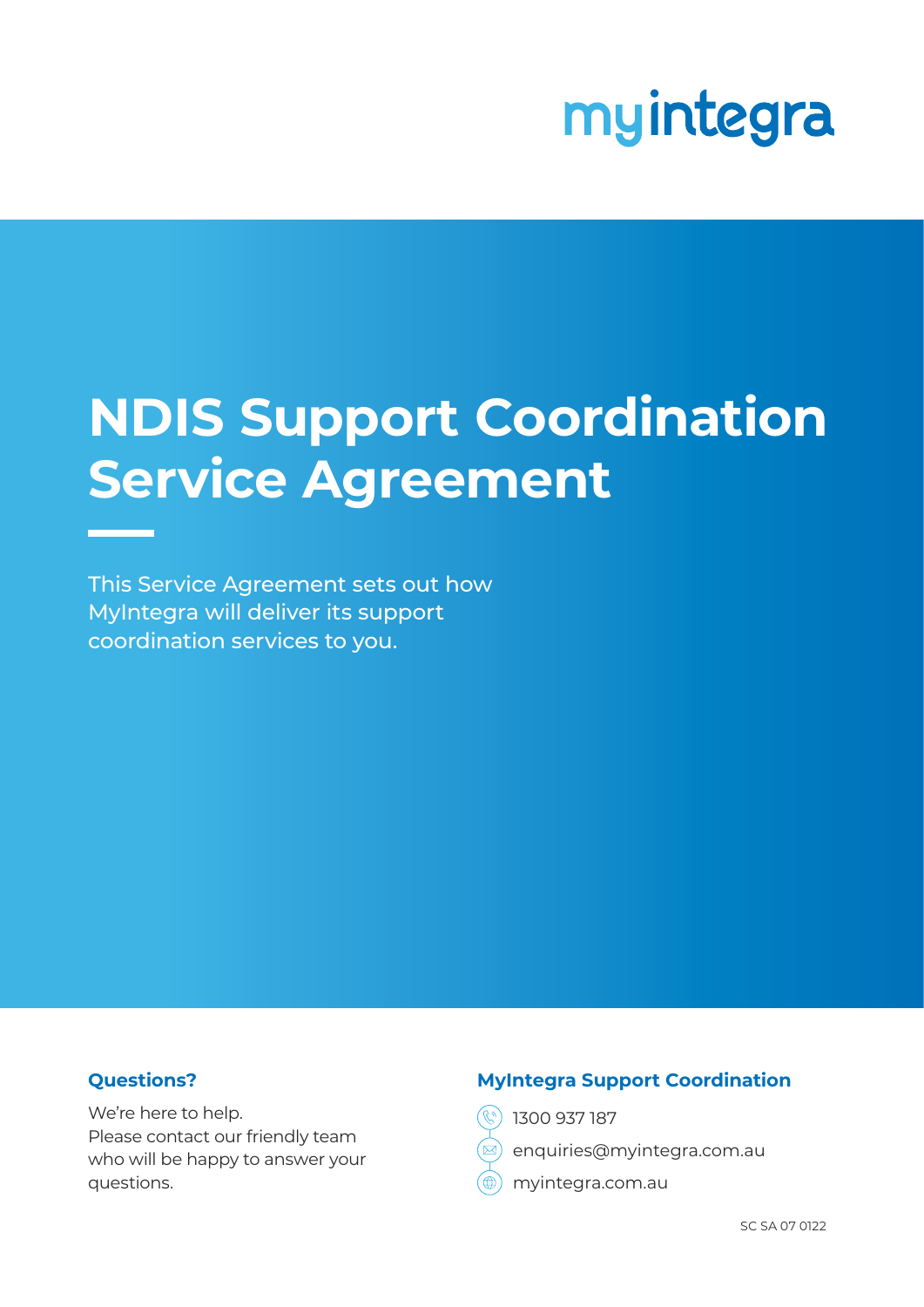## **NDIS Support Coordination Service Agreement**

This agreement has been produced for Participants when entering into a Support Coordination Service Agreement with MyIntegra.

## **Defined Terms**

#### **MyIntegra**

MyIntegra is the trading name of Integrated Care Pty Ltd (ABN 62 149 233 634), a registered provider of supports under the National Disability Insurance Scheme Act 2013 (Cth) (the **NDIS Act**).

MyIntegra delivers its support coordination services under this **Service Agreement** exclusively through Integra Choice and Control Pty Ltd (ABN 73 612 510 737).

#### **NDIS/NDIA**

The National Disability Insurance Scheme is called the **NDIS** and was established under the NDIS Act. The National Disability Insurance Agency (**NDIA**) is the organisation which manages the NDIS.

The NDIS aims to:

- support the independence and social and economic participation of people with disability; and
- enable people with a disability to exercise choice and control in the pursuit of their goals and the planning and delivery of their supports.

#### **Participant**

In this Service Agreement, you will be called the **Participant**. This may refer to you, as a Participant in the NDIS, or your NDIA appointed Nominee.

#### **Plan**

The **Plan** is the written agreement between the Participant and the NDIA which sets out your goals and needs as a Participant and those supports and resources the NDIA will provide funding for, to help you achieve those goals. The Plan is personal to you, as a Participant and may be revised or reviewed by the NDIA.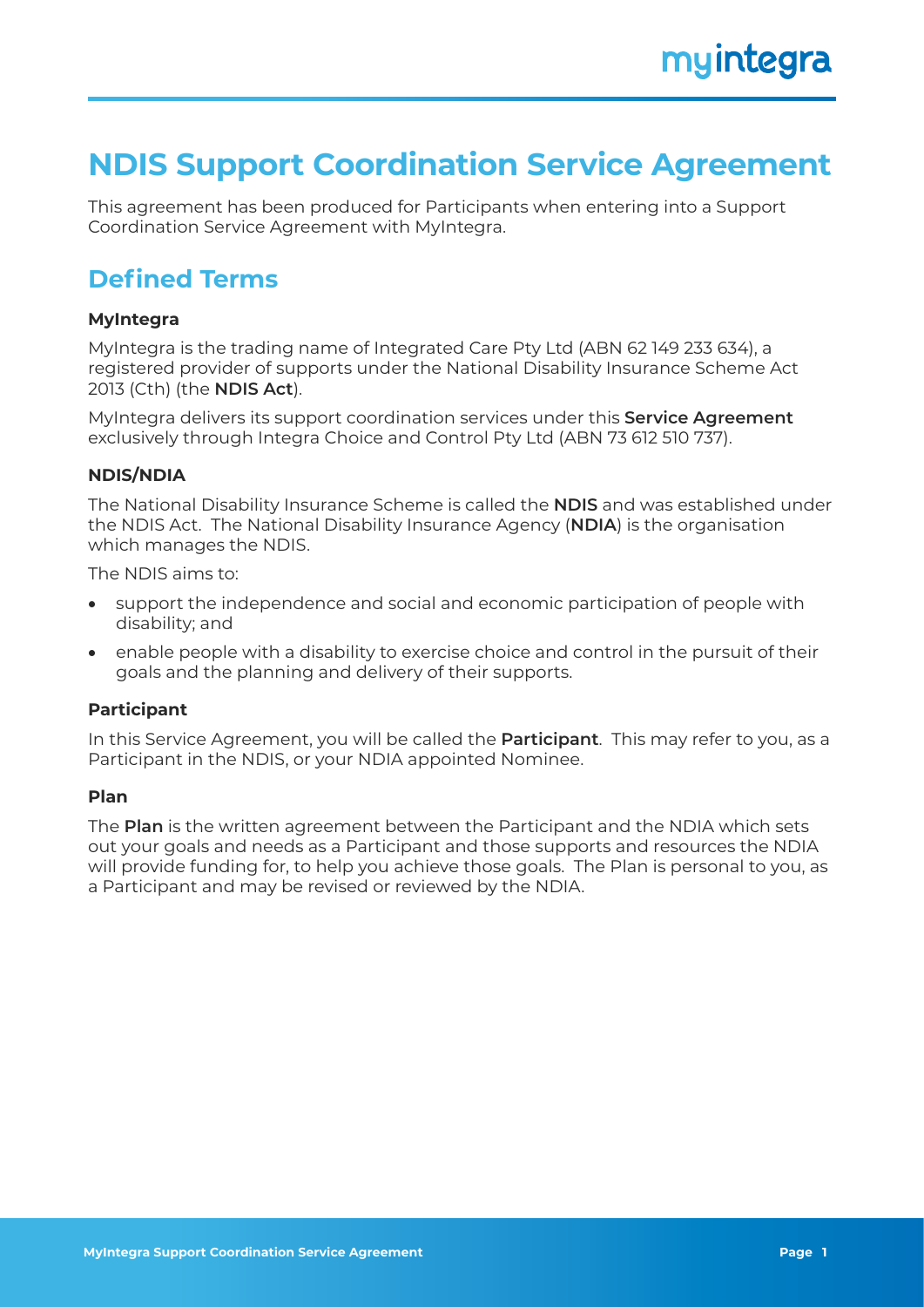## **Agreement**

This Service Agreement, including any supporting documents and all details set out in the Particulars, is between MyIntegra and the Participant.

## End Date

The Service Agreement will operate for the duration of time MyIntegra provides support coordination services to you, as the Participant.

When your Plan comes to an end or is reviewed by the NDIA or is otherwise terminated early by giving notice, this date will become the End Date of this Service Agreement.

Where a new or reviewed Plan is issued to you by the NDIA, MyIntegra will request that you enter into a new Service Agreement with us.

Notice to end the Service Agreement may be given by either the Participant or MyIntegra providing the other party with 30 days written notification. This must be done either by pre-paid post or email, sent to the nominated addresses for notice, set out in the Particulars.

In the event of a serious breach of the Service Agreement by either party, the notice period of termination will be waived.

## The NDIS and this Service Agreement

This Service Agreement sets out how MyIntegra will deliver its support coordination services to you.

We will verify your Plan details via the NDIS Portal and will provide our services in line with your Plan details recorded in the NDIS Portal.

## MyIntegra's Responsibilities

We agree to deliver support coordination services such as:

- reviewing the provision of your supports at not less than quarterly intervals;
- providing supports that meet your needs at your preferred times (where reasonable and possible); and
- providing services in accordance with the service descriptions.

MyIntegra uses service descriptions and pricing structures set out in the published NDIS Price Guide (from time to time) and applies them as directed by the NDIS Act and rules, and the Australian Consumer Law, when delivering its services to you under this Service Agreement.

We also seek to deliver a positive support coordination experience and will:

- protect your privacy and confidential information in accordance with the MyIntegra Privacy Policy, as published and updated on our website: [myintegra.com.au/privacy](https://myintegra.com.au/privacy-policy)[policy](https://myintegra.com.au/privacy-policy);
- communicate openly and honestly in a timely manner;
- treat you with courtesy and respect and deliver our services in a fair, equitable and transparent manner;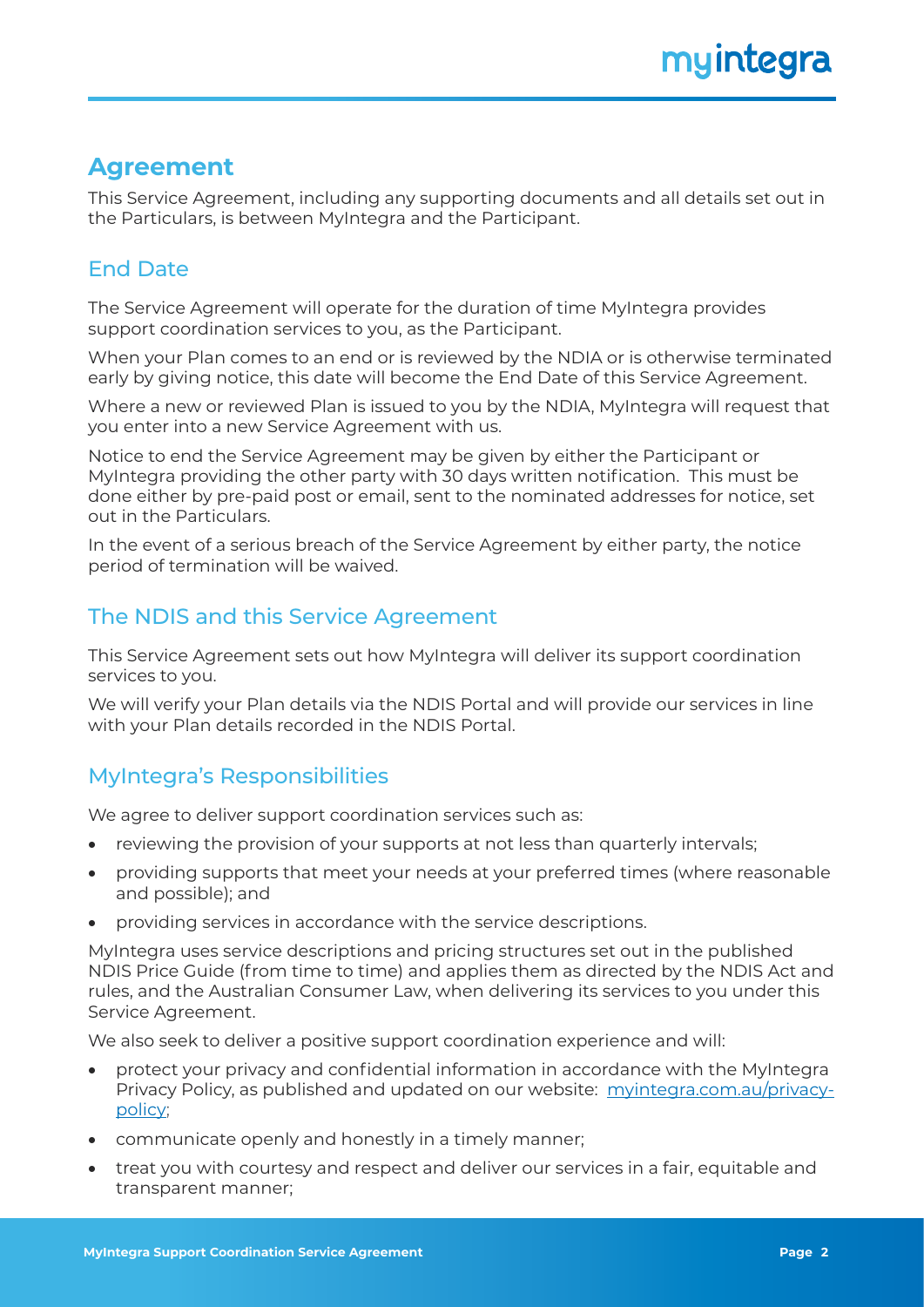- consult you on decisions regarding how supports are provided;
- facilitate arrangements for your Advocate (as defined under the NDIS) if you are affected by a complaint or incident and wish to be independently supported in that process by an Advocate;
- maintain accurate records regarding the supports delivered to you;
- provide you with information about managing any complaints or disagreements with providers (including the details of their cancellation policy, if relevant); and
- listen to your feedback and resolve problems as quickly as is reasonable to do so.

However, please note that MyIntegra, and its Support Coordinators are not able to:

- act as an Advocate for you, however further information on disability advocacy and finding a disability Advocate can be found at [www.ndiscommission.gov.au/](https://www.ndiscommission.gov.au/participants/disability-advocacy) [participants/disability-advocacy](https://www.ndiscommission.gov.au/participants/disability-advocacy) and [disabilityadvocacyfinder.dss.gov.au/disability/](http://disabilityadvocacyfinder.dss.gov.au/disability/ndap/) [ndap/](http://disabilityadvocacyfinder.dss.gov.au/disability/ndap/);
- provide you with case management services; or
- provide you with any transport in a private vehicle owned by MyIntegra or one of its employees.

#### COVID-19 Measures

MyIntegra's ongoing focus is to ensure a safe environment for our participants and employees so we can continue to deliver our services. In doing so, we will ensure the following:

- all of our team members who are required to be vaccinated against COVID-19 under relevant State, Territory or Federal public health orders or directions are fully vaccinated;
- MyIntegra will deliver its services to participants in accordance with any relevant State, Territory or Federal public health order or directions in place from time to time;
- MyIntegra will embrace delivering our services to participants using various modes of communication, including in-person visits, telehealth services or written communications. However, where COVID-19 transmission risk remains of concern to MyIntegra, we retain the right to exercise our absolute discretion regarding the mode of communication we will utilise to deliver our services in the safest way possible for our participants.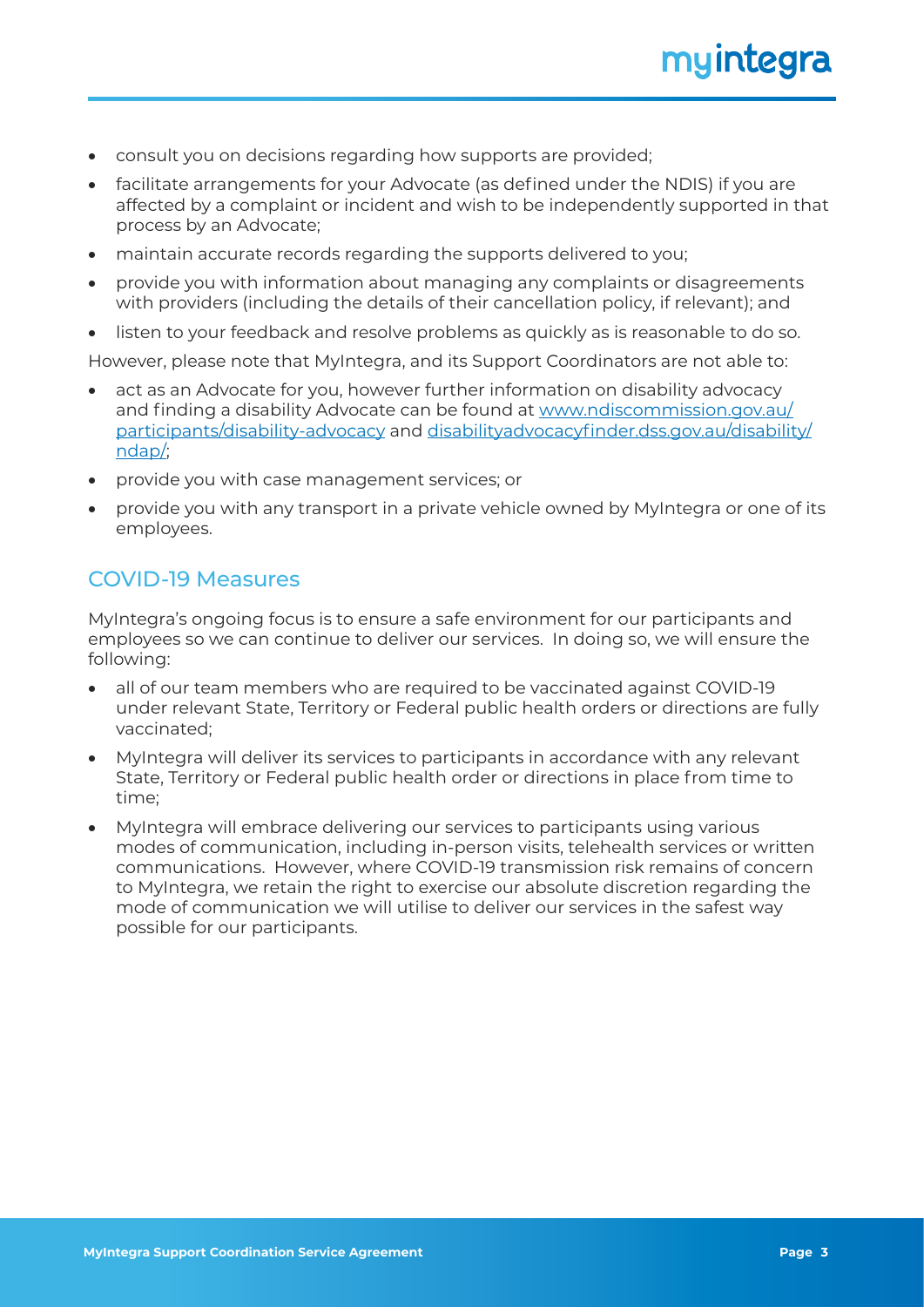## Participant Responsibilities

As the Participant under this Service Agreement, you agree to:

- inform us *immediately* if your Plan is suspended or replaced by a new Plan or you stop being a Participant in the NDIS;
- before engaging providers or receiving any additional supports outside of your Plan's approved services, verify with us the availability of funds in your NDIS budget;
- communicate to MyIntegra as to how you wish the supports to be delivered;
- bring to our attention any concerns you have about the supports being provided;
- treat MyIntegra and all our staff with courtesy and respect;
- MyIntegra disclosing your personal information to third parties in order to assist with the implementation of your Plan, which includes those agencies as set out in the Particulars, and at all times in accordance with the MyIntegra Privacy Policy;
- if required for regulatory or auditing purposes, be contacted to discuss our services and have your records reviewed by relevant third parties;
- receive documents and updates electronically. You may contact us at any time if you do not wish to receive these electronically; and
- receive direct marketing material from us. You may contact us at any time if you do not wish to receive this material.

## COVID-19 Participant Obligations

When requesting in-person services under this Service Agreement, you agree to inform MyIntegra *immediately* if:

- you, or a member of your household feel unwell with a sore throat, cough or fever;
- you have recently been exposed to COVID-19 or have visited a listed COVID-19 exposure site;
- you have recently come into contact with a person who has been diagnosed to have COVID-19;
- you are required to self-isolate or quarantine due to COVID-19; or
- you have travelled interstate or overseas recently.

In these circumstances, MyIntegra will contact you to discuss alternative service delivery options to ensure we can still support you.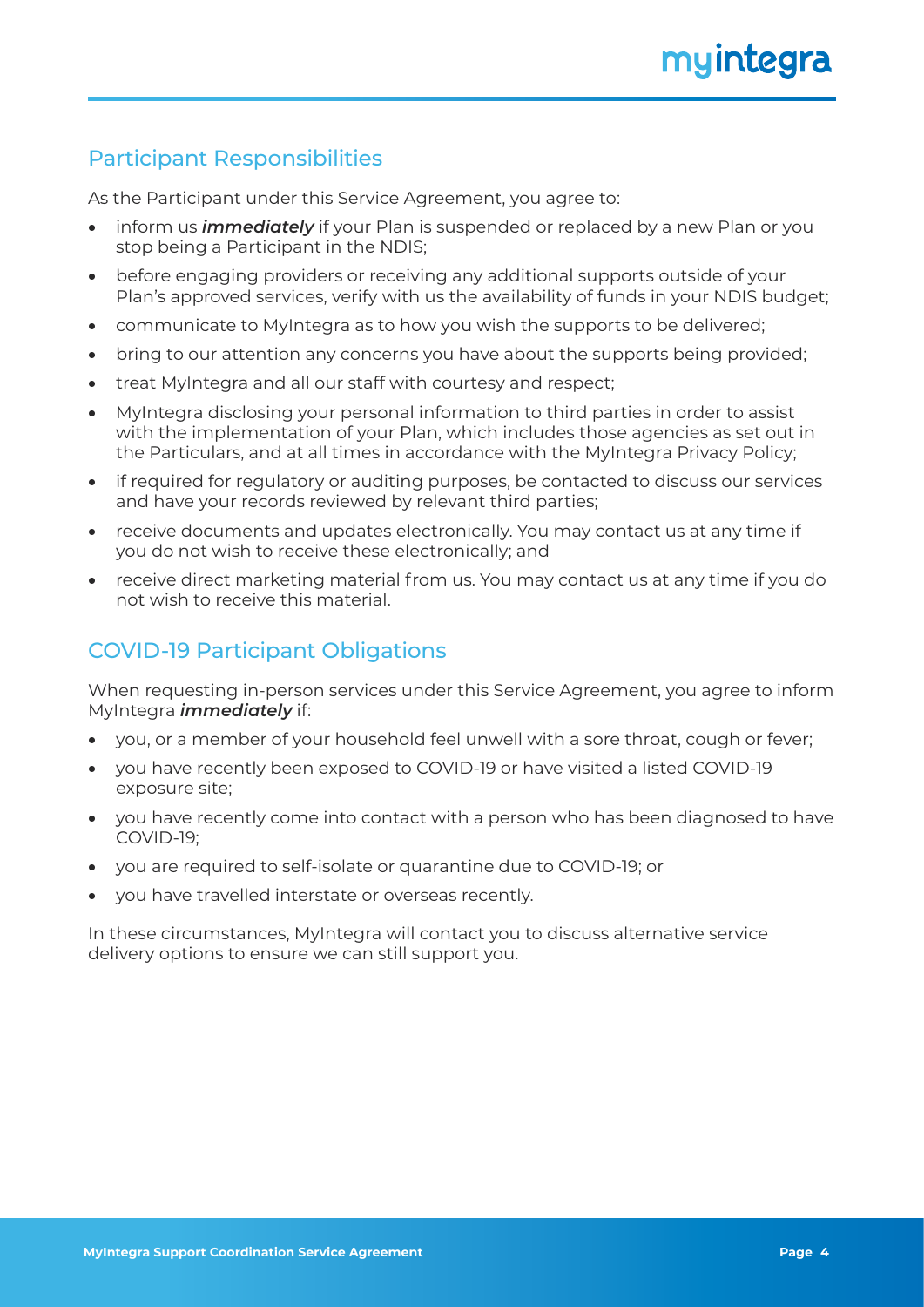## Fees for Supports

From the Start Date, we will provide and invoice the NDIA, you or your Plan Manager (as the case may be) for the support coordination services we provide to you, at the rates set out in the Particulars under **Supports**.

As part of your Supports, charges may also apply to MyIntegra's delivery of these services, which can include:

- for any travel required to attend or depart from any site or home visit, MyIntegra will charge for 30 minutes of the relevant hourly rate (as set out in the Particulars) for each direction travelled, and will also charge a once only fee of \$50.00 per plan to cover non-labour travel costs;
- for each report required to be submitted to the NDIA, MyIntegra will utilise up to 3 hours to prepare the report and this will be charged at the relevant hourly rate; and
- for any onsite meeting that is cancelled by you with less than 24 hours notice to us, MyIntegra will charge a cancellation fee, calculated as being 30 minutes of the relevant hourly rate.

Should the NDIA amend any rates associated with MyIntegra's services, MyIntegra will automatically update its fees in accordance with the NDIS Price Guide. No action will be required by you.

## Goods and Services Tax

For the purposes of the GST Act (A New Tax System (Goods and Services Tax) Act 1999 (Cth)), the parties confirm that:

- a supply of supports under this Service Agreement is a supply of one or more of the reasonable and necessary supports specified in the statement included under subsection 33(2) of the NDIS Act, in your Plan currently in effect under section 37 of the NDIS Act;
- your Plan is expected to remain in effect during the period the supports are provided; and
- you will immediately notify us if your Plan is replaced by a new Plan or you stop being a participant in the NDIS.

On this basis, the services provided by MyIntegra under this Service Agreement shall be deemed to be GST-free.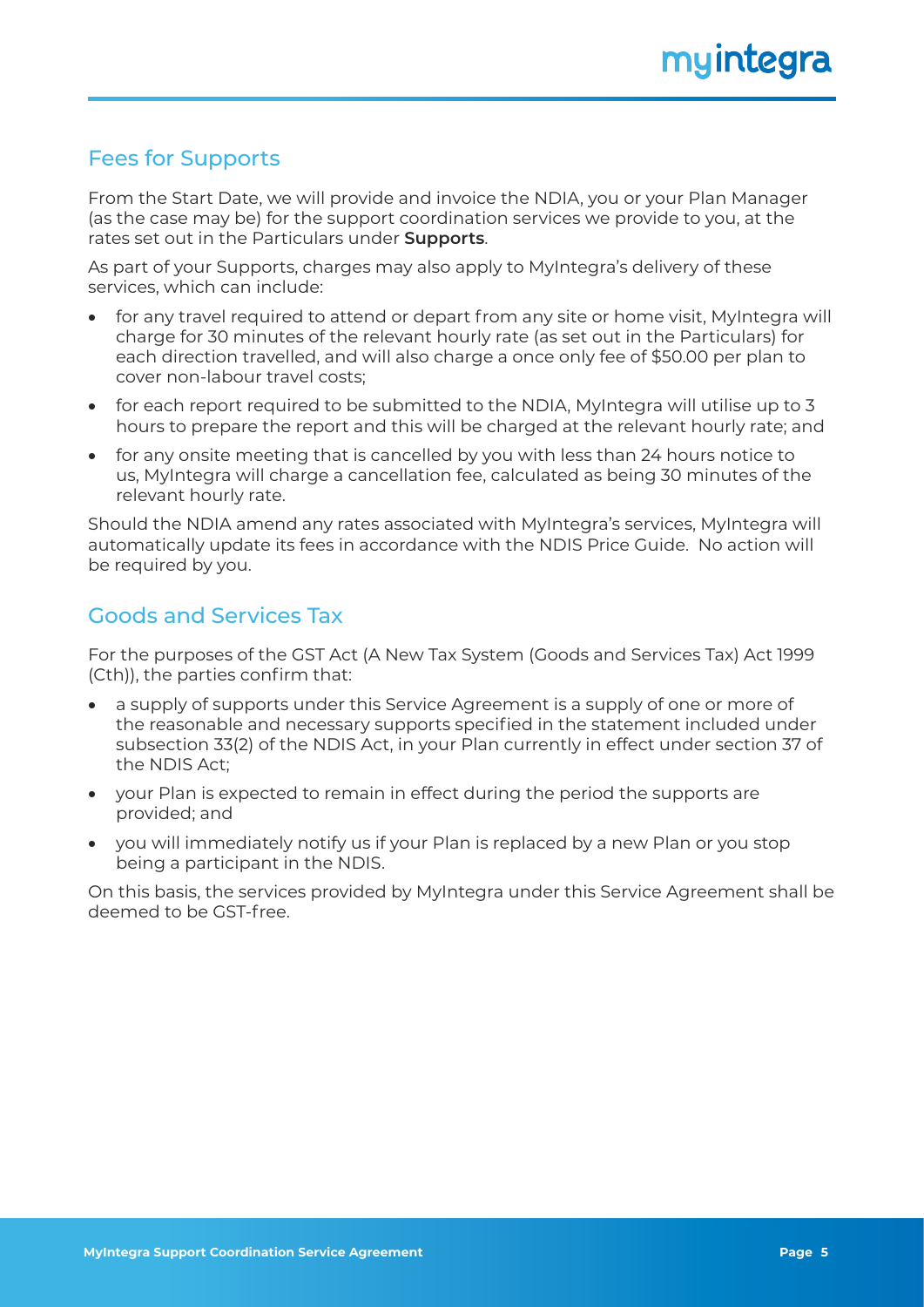## Service Agreement Changes

If any material amendments to this Service Agreement are required, MyIntegra shall notify you in writing of the changes and these shall be considered accepted by you, unless you otherwise notify us in writing, within 7 calendar days.

## Feedback, Complaints and Disputes

To provide feedback or make a complaint, you may contact us via the following methods:

- call: 1300 937 187
- email: enquiries[@myintegra.com.au](mailto:enquiries%40myintegra.com.au?subject=)
- mail: Suite 209, 4 Columbia Court, Baulkham Hills NSW 2153

In the event that a complaint is not resolved to your satisfaction you may contact the NDIS Quality and Safeguards Commission on 1800 035 544 or via a complaint form on their website at [www.ndiscommission.gov.au.](https://www.ndiscommission.gov.au/)

Further information is also available at [www.ndis.gov.au](https://www.ndis.gov.au/)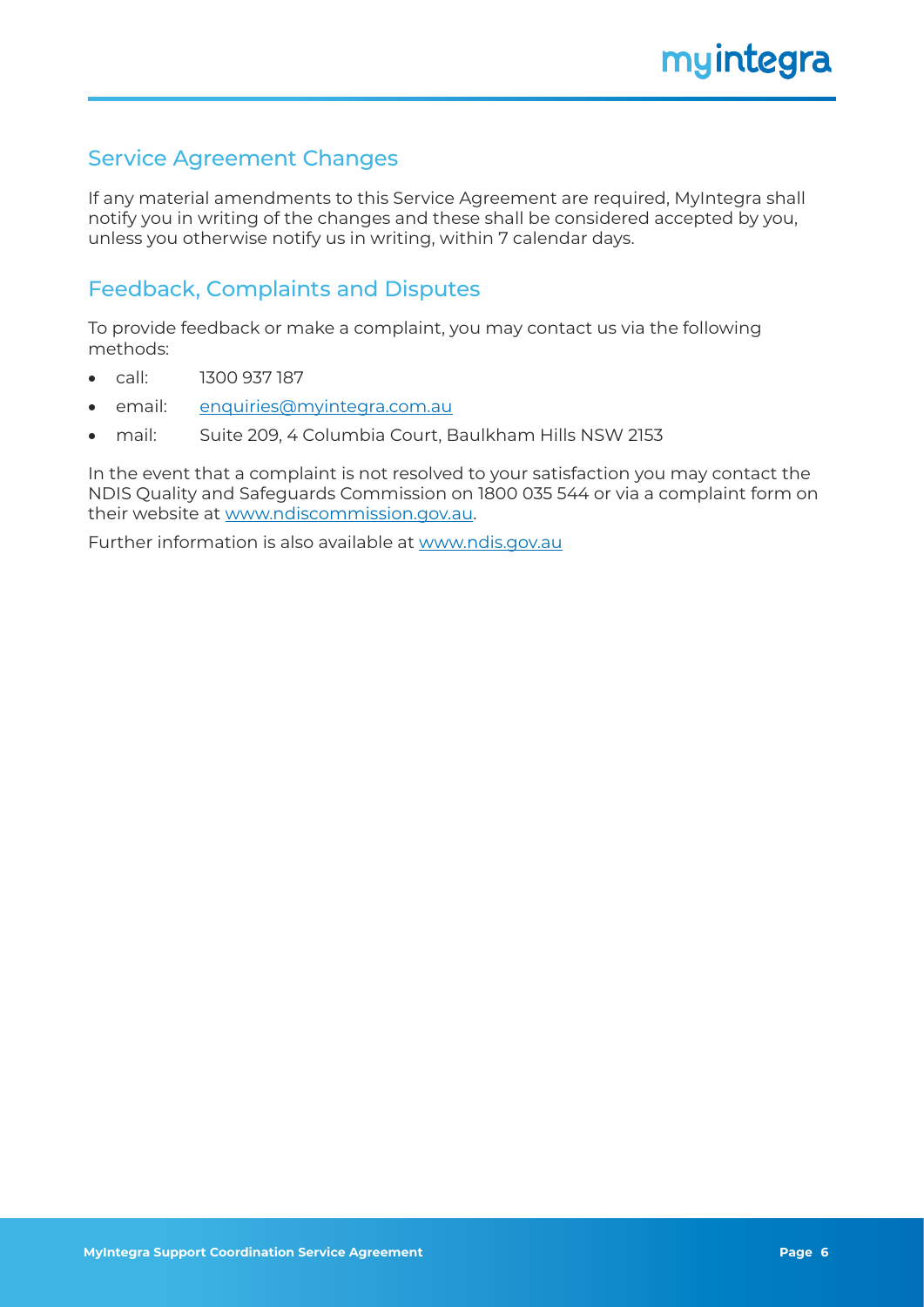## **Particulars**

| <b>Participant Details</b>                            |  |  |  |
|-------------------------------------------------------|--|--|--|
| Participant Name                                      |  |  |  |
| Nominee Name                                          |  |  |  |
| Postal Address                                        |  |  |  |
|                                                       |  |  |  |
|                                                       |  |  |  |
| <b>Email Address</b>                                  |  |  |  |
| Phone Number                                          |  |  |  |
| Mobile Number                                         |  |  |  |
| <b>Plan Details</b>                                   |  |  |  |
| <b>NDIA Plan</b>                                      |  |  |  |
| <b>Start Date</b>                                     |  |  |  |
| <b>End Date</b>                                       |  |  |  |
| <b>Participant Goals of Support Coordination only</b> |  |  |  |

MyIntegra will provide an integrated service of supports with other agencies, including; (list details below)

to ensure a coordinated approach to support service delivery, with all parties focused on the achievement of the Participant's goals. This may include the disclosure of your personal information where necessary, but at all times in accordance with the MyIntegra Privacy Policy.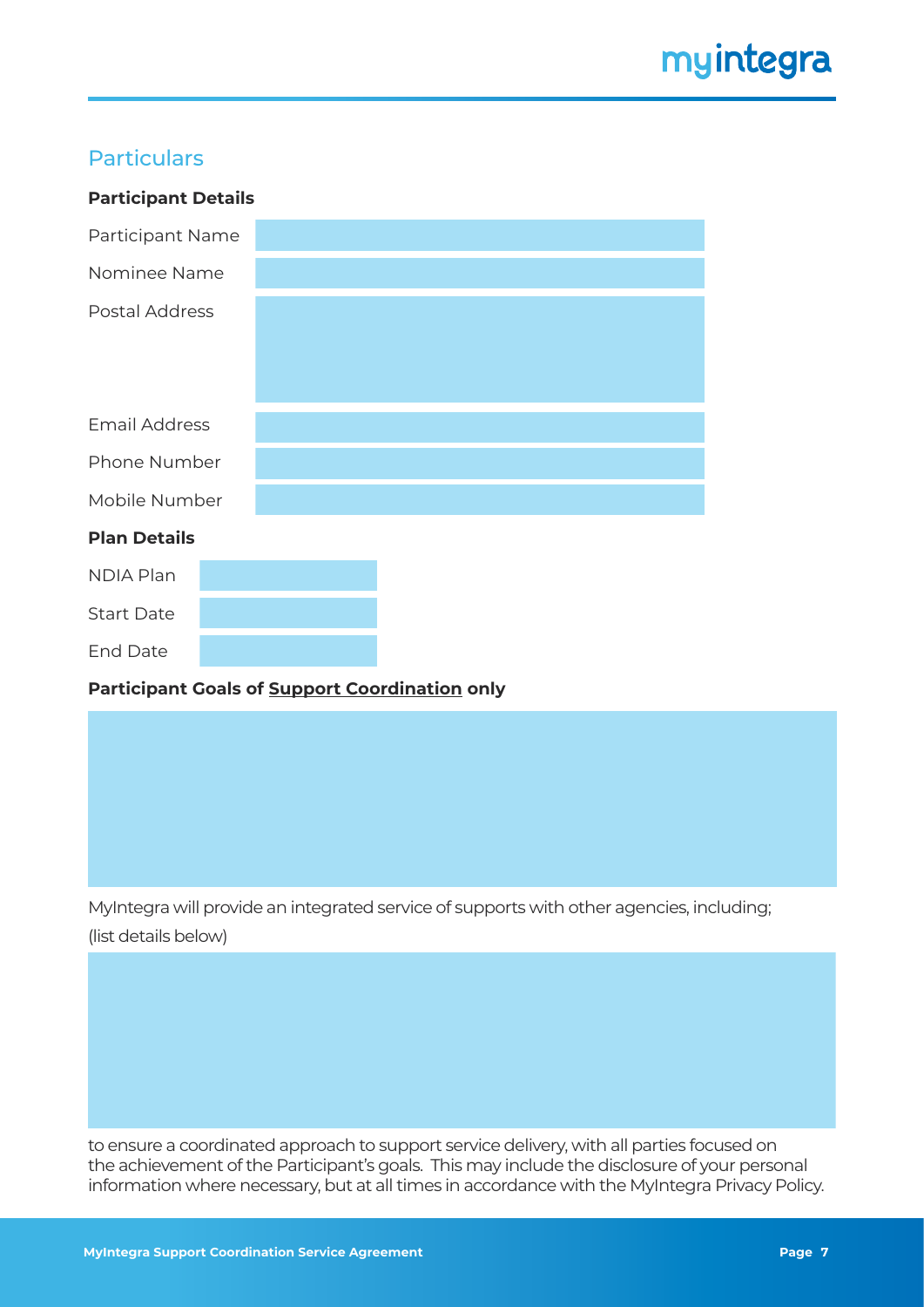#### **Schedule of Support**

MyIntegra will provide the following Supports, as follows and at the rates set out below or as varied by this Service Agreement under the section **Fees for Supports**:

| Support Item                              | Support Item Ref No. |          | Per Unit Cost Hours Total Cost |
|-------------------------------------------|----------------------|----------|--------------------------------|
| <b>Support Connection</b>                 | 07_001_0106_8_3      | \$65.09  |                                |
| <b>Coordination of Supports</b>           | 07_002_0106_8_3      | \$100.14 |                                |
| <b>Specialist Support Coordination</b>    | 07_004_0132_8_3      | \$190.54 |                                |
| Training in Plan and Financial Management | 07_003_0117_8_3      | \$65.09  |                                |

#### **Payments**

MyIntegra will seek payment for the provision of any Supports provided under this Service Agreement after the Participant confirms delivery of the services, as per the following:

*(please select the option that funds the above support items only in your Plan)*

#### **Where the Plan's funding for Supports to be provided under this Service Agreement is managed by the Participant:**

The Participant has chosen to self-manage the Plan funding for Supports provided under this Service Agreement. On the Participant's receipt of such Supports, MyIntegra will invoice the Participant, whom is responsible for direct payment of the invoice. The Participant will pay the invoice by electronic transfer within 7 calendar days of the date of the invoice.

#### **Where the Plan's funding for Supports to be provided under this Service Agreement is managed by the NDIA:**

The Participant has nominated the NDIA to manage the Plan funding for Supports provided under this Service Agreement. On the Participant's receipt of such Supports, the provider shall claim payment directly from the NDIA.

#### **Where the Plan's funding for Supports to be provided under this Service Agreement is managed by a registered plan management provider:**

The Participant has nominated a plan manager to manage the Plan funding for Supports provided under this Service Agreement. On the Participant's receipt of such Supports, MyIntegra will seek invoice payment directly on a monthly basis from the NDIA directly or from the appointed plan manager as per the following details:

Plan Manager Name

Plan Manager Phone

Plan Manager Email

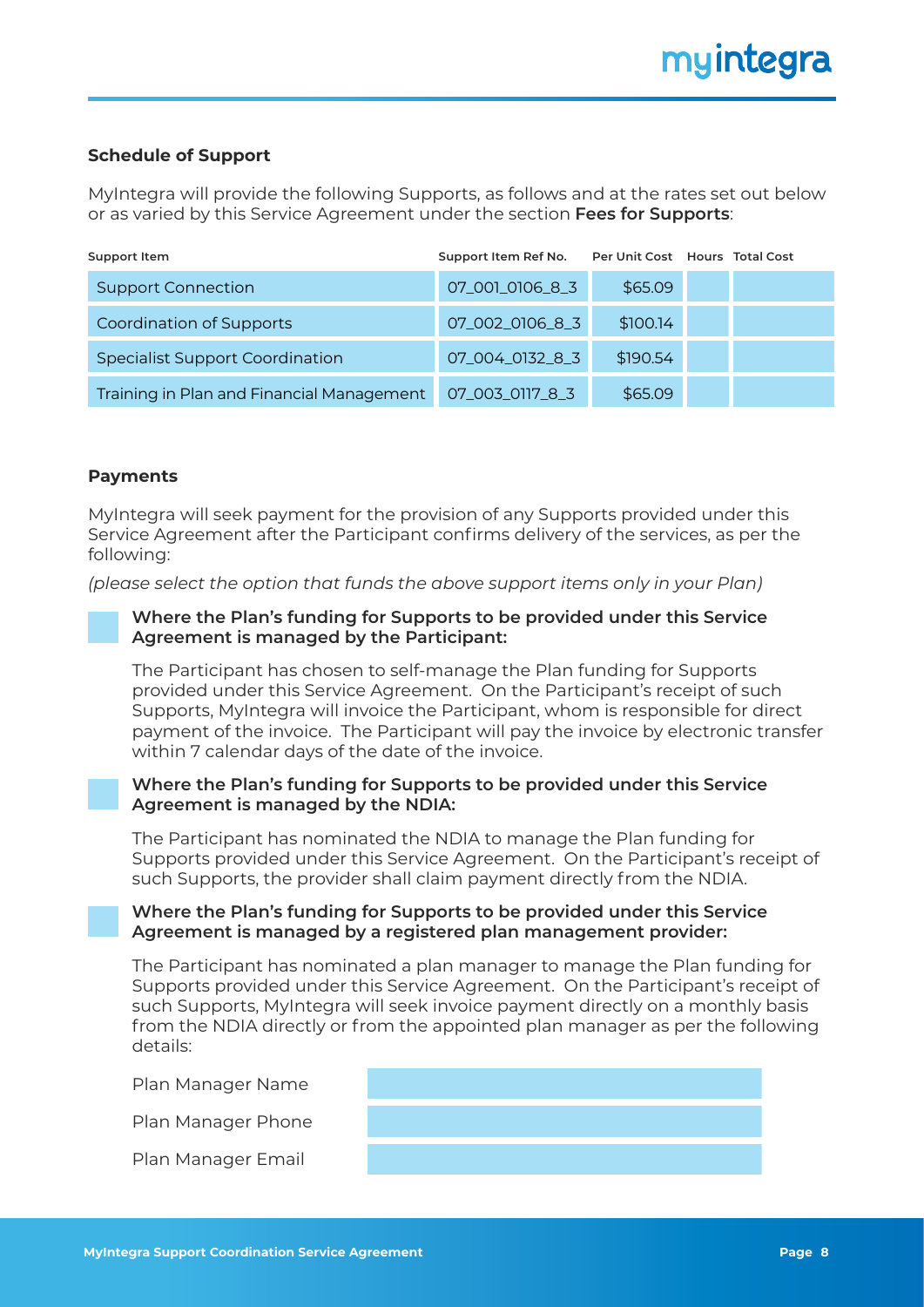**To acknowledge your acceptance of these terms and conditions, please complete the Services Agreement signature panel (as set out below) and return the signed version to your MyIntegra appointed Support Coordinator.**

## Acknowledgement:

The Participant agrees to the terms and conditions of this Service Agreement.

The Participant has had the contents of the MyIntegra Service Charter, Rights and Obligations and Complaints Management Process explained to them, by their MyIntegra appointed Support Coordinator (details below).

#### **Signed by:**

Participant / Nominee Signature



Participant / Nominee Name

Date

#### **MyIntegra:**

Signature

Support Coordinator Name

Support Coordinator Mobile

Date